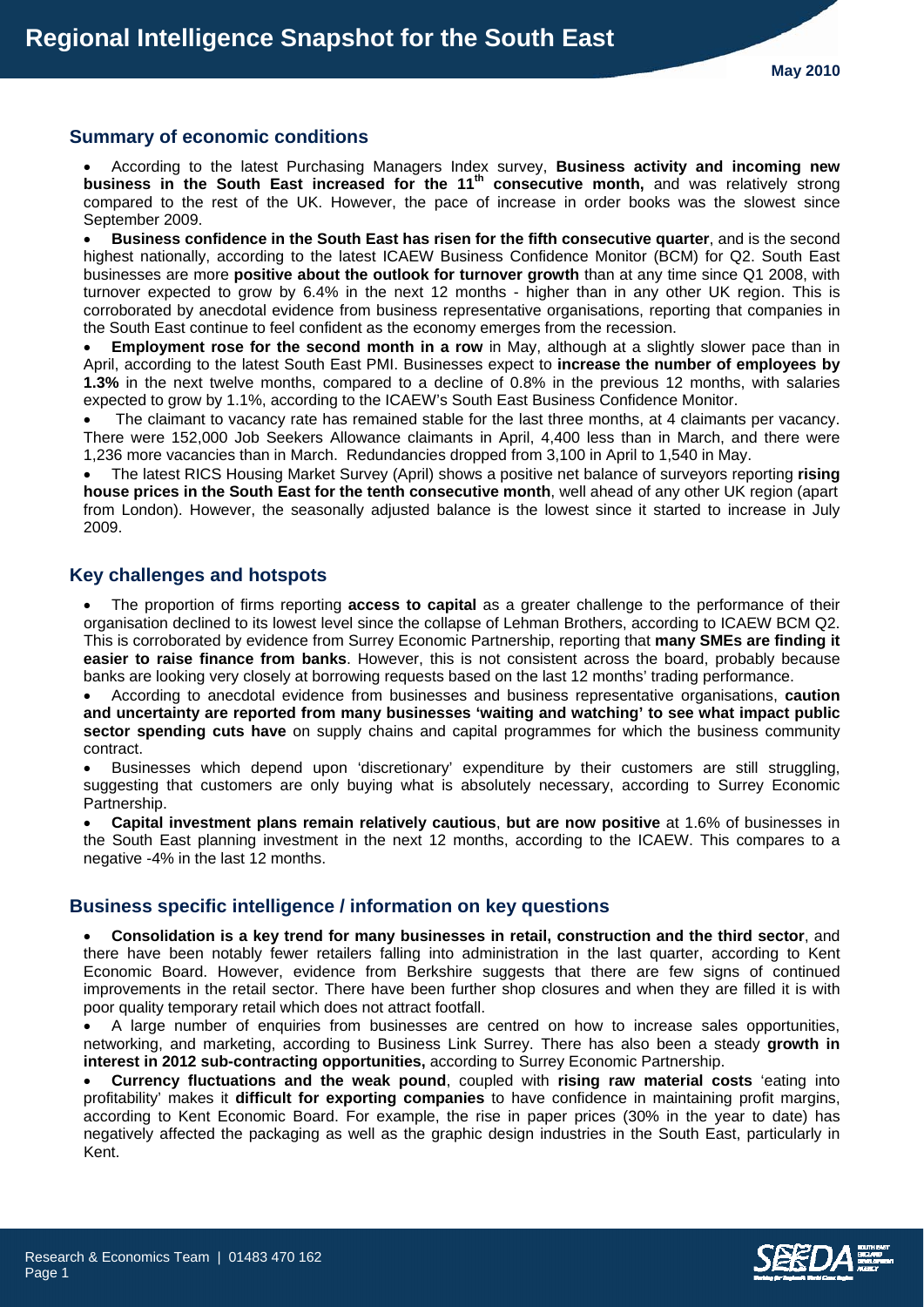# **Sectoral Overview**

### **Manufacturing**

Business Confidence in the UK manufacturing & engineering sector has risen this quarter to stand 61.6 points higher than at this time last year. According to the Institute of Chartered Accountants in England and Wales (ICAEW), 30.1% of survey respondents reported in Q2 2010 that they are more confident about the economic prospects in the sector for the next 12 months, compared to 26.8% in Q1 2010. In addition to the continued depreciation of sterling (since mid-2007), recent re-stocking of inventories is said to have further bolstered demand in the manufacturing industry.

However, the picture appears to vary across the South East. Anecdotal evidence from Kent Economic Board highlights three main drivers of market fluctuations and business uncertainties. Firstly, traditional stable patterns of demand have not been re-established yet as the tail-end effects of de-stocking and a lack of long-term market confidence are still generating volatile trading conditions. Secondly, the weak pound and sharp currency fluctuations are posing difficulties for those exporting to quote with any confidence of maintaining profit margins – particularly in a "90 day valid quote" environment which is the industry norm for many businesses. Thirdly, fluctuating and rising raw material costs coupled with the weak pound are said to be undermining business profitability. Paper prices have risen 30% in the year to date, due to low production in Chile and rising demand from China, and this has negatively affected the packaging as well as the graphic design industries in Kent and elsewhere. Business specific intelligence indicates that, for instance, **Weston Business Forms** has gone into administration through Portland Business & Financial Solutions, with the loss of 31 jobs at its Southampton-based printing business.

Conversely, in Oxfordshire and Surrey the manufacturing sector appears to be performing better, at least in the automotive industry. Business specific intelligence indicates that **BMW** (based in Oxford) has reported first quarter pre-tax profits in its core automotive division three times higher than the previous quarter. The £250m figure for the first three months of 2010 was higher than stock markets had anticipated and followed a loss of £215m in the first quarter of 2009. Sales of Cowley built minis increased by 13.6% on last year, to 49,526 in the first three months of 2010. At the same time, 'buoyant' sales of **Caterham**'s lightweight two-seater cars from Surrey, means the firm will be boosting capacity at its production plant by a quarter, as well as increasing production staff by 20%. The firm has seen consistently strong UK sales boosted by a rapid rise in overseas demand over the past 12 months.

# **Construction / property**

Following signs of improvement in Q1 2010, confidence in the construction sector nationally has dipped this quarter from 24% to 14.1% of respondents, as indicated in the most recent UK ICAEW Business Confidence Monitor. This comes as official data suggest the sector may slip back into recession – a second successive quarter of decline in construction sector output was recorded in the last quarter. Businesses in the sector are being hit by the still patchy lending recovery and the prospect of lower orders from the public sector, as cuts loom large in the next few months. Similarly, confidence in the housing market stuttered from 25% of respondents in Q1 2010 to 19% in Q2 2010, with mortgage approvals falling back. At the same time, though, commercial property has shown signs of recovery.

Anecdotal evidence from Kent Economic Board suggests that the construction sector is concerned about the cuts in public spending that might impact on large capital projects and therefore affect civil engineering and public works contracts. The uncertainty due to the election has delayed decisions in the short term – but clearly fixed organisational costs continue so there is pressure on the bottom line.

Many construction companies are finding it increasingly difficult to find the talent, experience and skills they need in the current labour market – so there is a desire to retain staff but concerns about what might be affordable in fragile market conditions.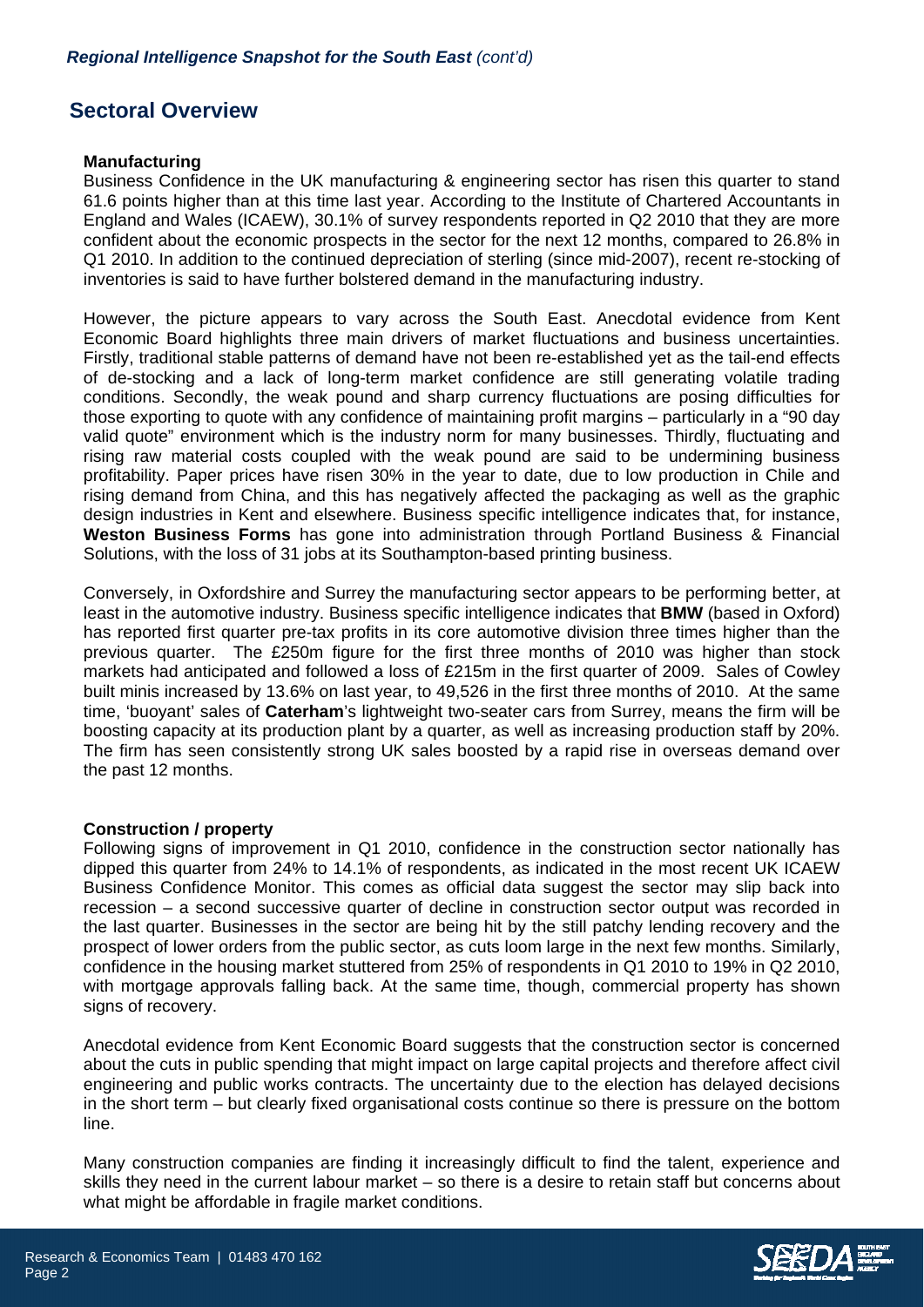However, the recession has resulted in consolidation in the construction sector and those that have survived (mainly large firms) are likely to thrive during the recovery. For instance, **Denne Construction Ltd** achieved some £75 million of orders last year, which culminated in 2009/2010 being a record year. The company had recently picked up five contracts from other contractors whose businesses had failed. Likewise, **Skanska** remains optimistic and is committed to opening a local office in Maidstone this summer and has been active in supporting and championing the use of Apprenticeships.

### **Retail & wholesale**

According to the latest ICAEW Business Confidence Monitor, the retail & wholesale sector in the UK saw a drop in confidence from 27.6 in Q1 2010 to 20.8 points in Q2 2010. The VAT hike and imported inflation from rebounding oil prices, combined with further sterling depreciation, contributed to the annual rate of inflation reaching 3.4% in March. With average earnings growth still relatively weak, real disposable incomes have been squeezed.

This is corroborated by the latest results from the CBI – Distributive Trades Survey which indicates that, after three consecutive months of growth, retail sales volumes declined in the year to May, despite expectations of another increase. Retailers plan to authorise less capital expenditure over the coming year, after a stabilisation in investment intentions in the previous survey. However, wholesalers saw further growth in sales volumes in May, while motor traders also saw an increase after four months of declining sales.

In the South East, the picture differs between counties and sub-sectors. On the one hand, Kent Economic Board reports that discretionary spend is cautious with fashion retail reporting low sales, and sales of gift products falling, though home-wares & electrical goods seem to be holding up, and health & beauty products are doing well. It is also reported that there have been notably fewer retailers falling into administration in the last quarter. Yet, it is noted that vacant shops have become a feature of many high streets – partly a consequence of the trend amongst large retailers to consolidate, thus shedding sites and focusing their operations in prime locations. As an example, **John Lewis** is to open two new At Home stores in Swindon and Tunbridge Wells this year, with the creation of 350 jobs. Likewise, **Poundland** has opened a shop in the former Woolworth's store in St George's Street, Canterbury, creating 30 jobs.

On the other hand, the Berkshire Economic Strategy Board reports that, in the first half of April 2010, footfall figures for Newbury were 10% higher than during the same period a year ago. Similarly, Maidenhead had, on average, a vacancy rate of 9.7% in April 2010, compared with 12.5% in April 2009. In Windsor, the empty ex Woolworths store has now been let to **Boots** who will create a new flagship unit, therefore requiring additional staff.

# **Consumer services & hospitality**

The latest results from the CBI Service Sector Survey (May 2010) for consumer services in the UK show that business volumes fell, but are expected to post marginal growth next quarter. Moreover, the inflation in selling prices was lower than had been expected and offset by faster growth in costs. This led profitability to fall unexpectedly strongly, at its fastest rate since last August. In the light of the current situation firms delivering consumer services expect to make cuts to their capital expenditure on IT and vehicles, plant and machinery in the coming year.

Sub-sectoral information from CBI suggests that hotels, bars and restaurants experienced a surprise fall in business volumes. As a result of this, and the fact that costs per employee have grown faster than selling prices, the sector saw a decline in its profitability.

There is a mixed picture in the South East, however. On the one side, Surrey Economic Partnership reports that businesses in the hospitality industry continued to see an increase in bookings last

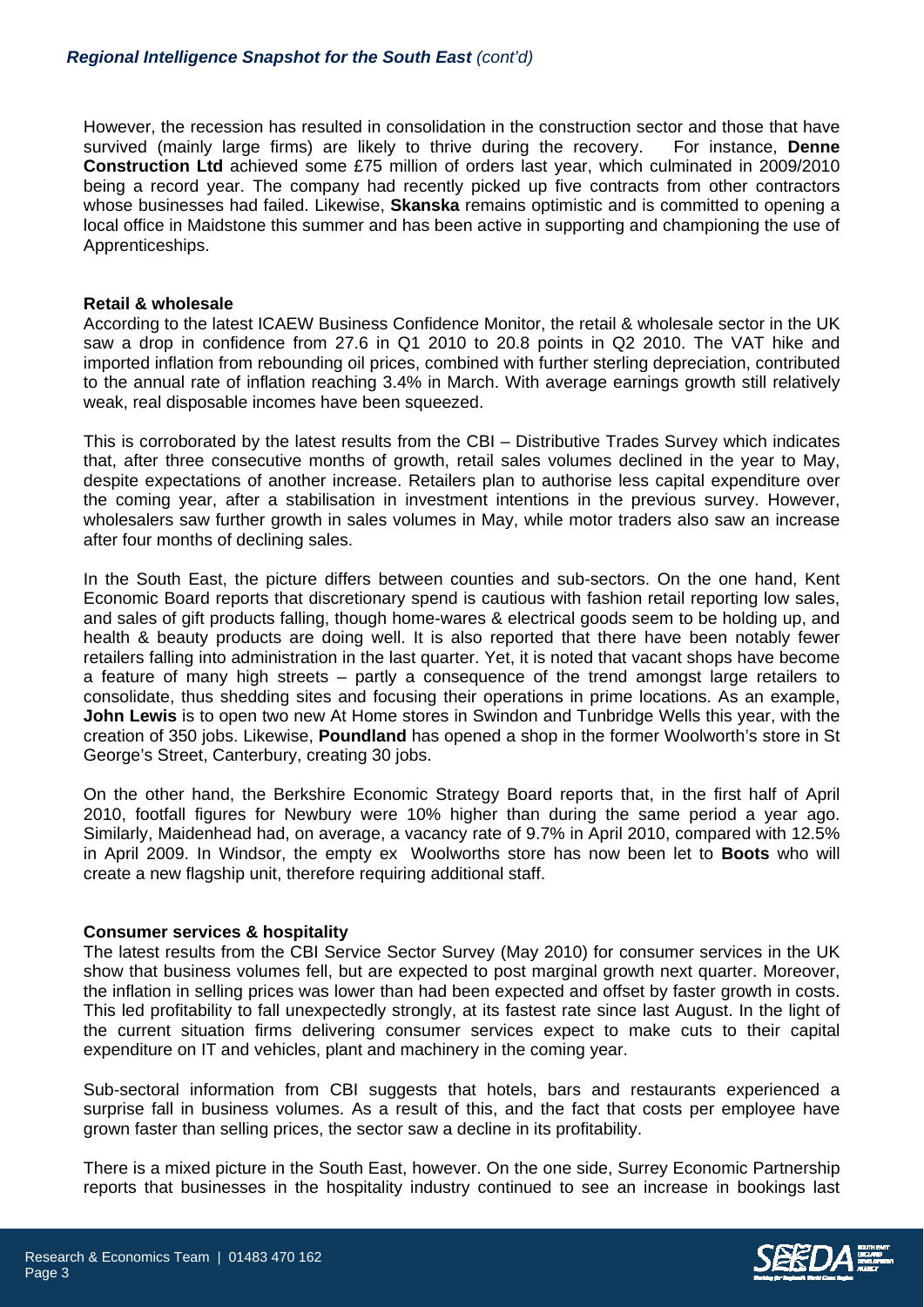# *Regional Intelligence Snapshot for the South East (cont'd)*

month. However, business specific intelligence indicates that **Kent International Hotel** in Ramsgate, for example, is due to close in June, with the loss of more than 20 jobs.

The leisure and personal care services sub-sector saw business volumes fall moderately, at national level, though slightly faster than the quarter before. Selling prices were stable, having shown little change in the past three quarters, while costs per employee grew a little. The trend in profitability was lower again, increasing at the slowest rate since profits last grew in May 2008. However, the picture for this sub-sector appears to be different in the South East. Business specific intelligence indicates that **Cavendish** has been appointed by a group of doctors to raise £80m from investors to fund the development of a new hospital in Kent, under the name of the Kent Institute of Medicine & Surgery. Meanwhile, **Home Instead** is planning to create about 30 jobs at its new homecare franchise in Fareham.

### **Transport & communications**

Further evidence of economic recovery has arrived in the first increases in value and volume of business for the UK transport of goods & post industry since May 2007, as indicated by the latest CBI – Service Sector Survey. Unfortunately, a surprisingly strong jump in total costs in the past three months, allied with continuing deflation in prices charged, prevented this from lifting profits, which fell further.

There is a mixed picture along the South East coastal area. Business specific intelligence shows that **G Lashly**, the Hampshire-based haulage firm with 14 staff, has gone into voluntary liquidation through Portland Business. Similarly, on the other side of the South East coast, **P&O Ferries** have scrapped a new service to Zeebrugge, less than a month after launch. The 78 crew members will be redeployed throughout the P&O fleet. The service from Dover to Zeebrugge has been withdrawn due to a lack of current demand from customers. However, at the same time, **LD Lines** is set to create around 100 jobs with the introduction of a second ship sailing between Boulogne and Dover.

According to the most recent UK ICAEW report, non-transport infrastructure problems have become substantially more of an issue for businesses in the South East over the last six months. The proportion of firms reporting non-transport infrastructure problems as a greater challenge than a year ago rose to one in six (16%) in Q1 2010, up from just 4% six months earlier. In Hampshire, the Local Economic Partnership suggests that the lack of a good broadband service is still hindering thousands of businesses across the county. It should be noted that this is not only in rural areas but in some key urban locations as well.

#### **Business Services**

According to the most recent CBI – Service Sector Survey, UK firms in the management & legal services sector were more optimistic than they were three months ago, despite a modest fall in business volumes. Selling prices fell at a slower rate, costs per employee rose gently, and the trend in profitability was low. Firms anticipate an end to recent deflation and light growth in business next quarter to offset faster costs and deliver a small rise in profits.

This trend is corroborated by evidence from Berkshire which indicates that, for example, **Ceridian**, the HR and payroll firm is to expand its office at Green Park, Reading, from 6,000 sq ft to 13,000 sq ft.

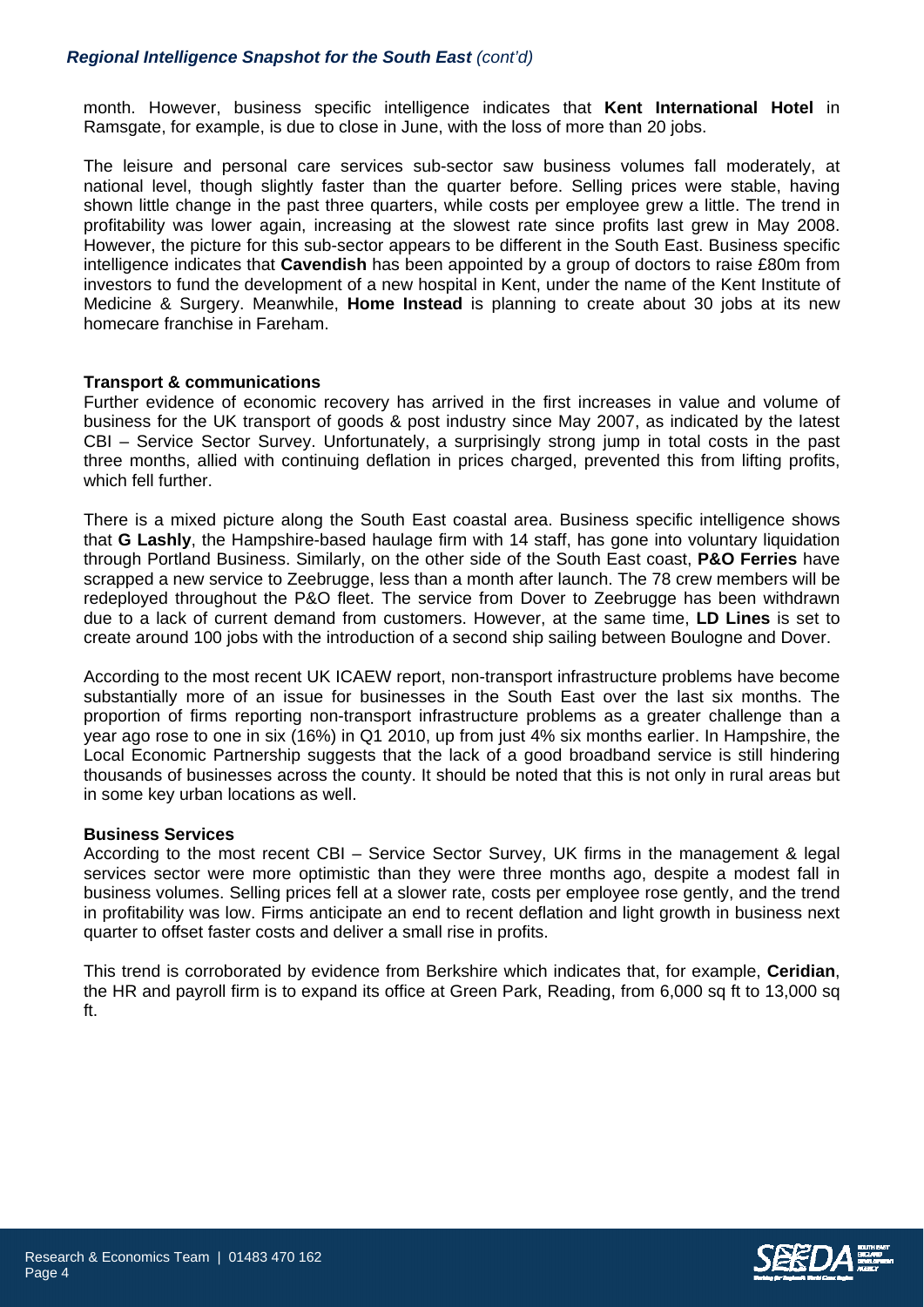# *Regional Intelligence Snapshot for the South East (cont'd)*

#### **Agriculture / Rural**

The agricultural sector in the South East is still facing tough conditions. In addition to the continued fall in output, the sector is now struggling to find the appropriate skills in the labour market. Anecdotal evidence from the Kent Economic Board suggests that one firm commenced the first harvest of the year with only two local people applying for picking / harvesting jobs. This highlights how dependent the operation is on the 500 Eastern European workers who have returned again to work this year. Moreover, business specific intelligence from Kent indicates that **Farms Ltd** has been flooded with applicants with inappropriate skills as colleges are turning out large numbers of individuals with management skills in agriculture & horticulture and not enough with technical skills (such as high level mechanical operational trades, husbandry, etc.)

#### **Voluntary sector**

A recent survey of voluntary and community sector organisations undertaken by RAISE (the umbrella group for the voluntary sector in the South East) in April 2010 showed that the majority of voluntary organisations see their key challenge for the next quarter as securing funding to sustain core services, particularly in the context of rising numbers of service users. Nevertheless, there has been a significant increase since January in the proportion of respondents who feel confident in their ability to meet increases in demand for their services now and in the coming year (up from 19% to 34%).

Other challenges identified by voluntary organisations include diversifying income sources and the need to identify gaps in service delivery and develop appropriate partnerships to respond to these opportunities. Overall the sector is slightly less optimistic compared to the last quarter, with less than two fifths of respondents believing that the current economic climate has created opportunities for their organisation.

# **Redundancy notifications**

According to HR1 data, verified and checked using intelligence from SEEDA's Continuing Employment Support Service<sup>[1](#page-4-0)</sup>, there was a notable fall in the number of redundancies in May – from 3,110 in April to 1,540 in May. This is lower than the trend seen in the second half of 2009, when total redundancies averaged about 2,000 per month.

The majority of redundancies (67%) were in the service sector this month. This is greater than that sector's share of total employment in the South East (60%). Public sector job losses continue to make up a substantial proportion of redundancies in the service sector (two thirds). The share of redundancies in the manufacturing sector was slightly higher than last month (and indeed the trend seen for most of the past year), at 29%. This is still substantially higher than the sector's share of employment in the region (8%). The proportion of redundancies in the construction and retail sectors was substantially smaller than in recent months, at 4% and 0.3% respectively.

By far the largest number of redundancies this month (36% of the South East total) were recorded in Berkshire – the vast majority of which were in the service sector. Surrey and Kent & Medway each accounted for around 15% of all redundancies, with significant numbers of job losses in manufacturing in these areas. Once again there were few large redundancies recorded in Sussex, but a surprisingly low number in Hampshire and the Isle of Wight compared to recent months.

<span id="page-4-0"></span>l <sup>1</sup> Brokers from SEEDA's Continuing Employment Support Service exclude any notifications which relate to redundancies outside the South East or are simply renewals of contract rather than job losses. This helps to provide a more accurate picture of total large redundancies. The data also includes some smaller redundancies, picked up by the brokers, which fall below the threshold of 20 job losses required for a company to submit an HR1 form.